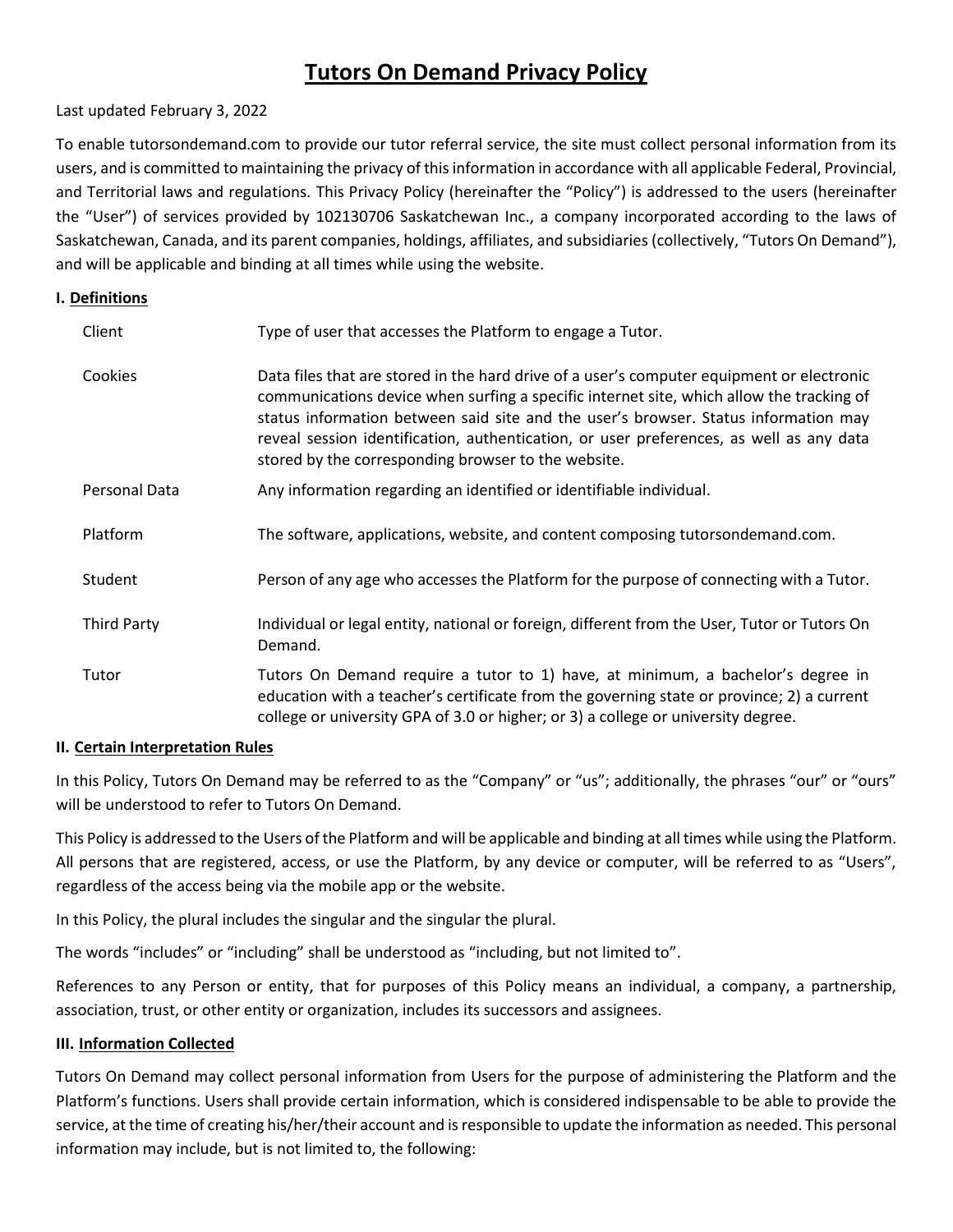Personal Data collected:

From Clients:

- 1. Full legal name;
- 2. Email address;
- 3. Country of residence;
- 4. Province of residence;
- 5. City of residence;
- 6. Phone number.

From Tutors:

- 1. Full legal name;
- 2. Display name;
- 3. Email address;
- 4. Phone number;
- 5. College or University name;
- 6. Degree Achieved;
- 7. Years of study;
- 8. Specialty subject or subjects.

Client additional optional information could be, but may not be limited to:

- 1. Name of underage students;
- 2. Age of underage students;
- 3. Grade level.

Additional information collected from Tutors could be, but may not be limited to:

- 1. Profile photo;
- 2. Academic background;
- 3. Social media links
	- a. Facebook;
	- b. LinkedIn;
	- c. Twitter;
	- d. Instagram;
	- e. YouTube; etc.
- 4. Business hours.

Tutors On Demand may also collect website user information from Users for the purpose of administering the Platform and the Platform's functions. This website user information may include, but is not limited to the following:

- 1. Your Internet Protocol address, your browser type and version, the pages you visited from the Platform, the date and time you visited the Platform, the time you spent visiting the Platform, and other diagnostic data;
- 2. Tutors On Demand may also use certain Third Party web analytics services which uses cookies to evaluate the Platform's users, produce reports on the Platform's activities, and provide other services related the Platform's usage, maintenance, and optimization.

## **IV. Purposes for Personal Information Collection**

Personal Data collected shall be used for:

- 1. Putting Users in contact via the Platform, specifically Clients/Students with Tutors.
- 2. To facilitate communication among Users, and Users and Tutors On Demand.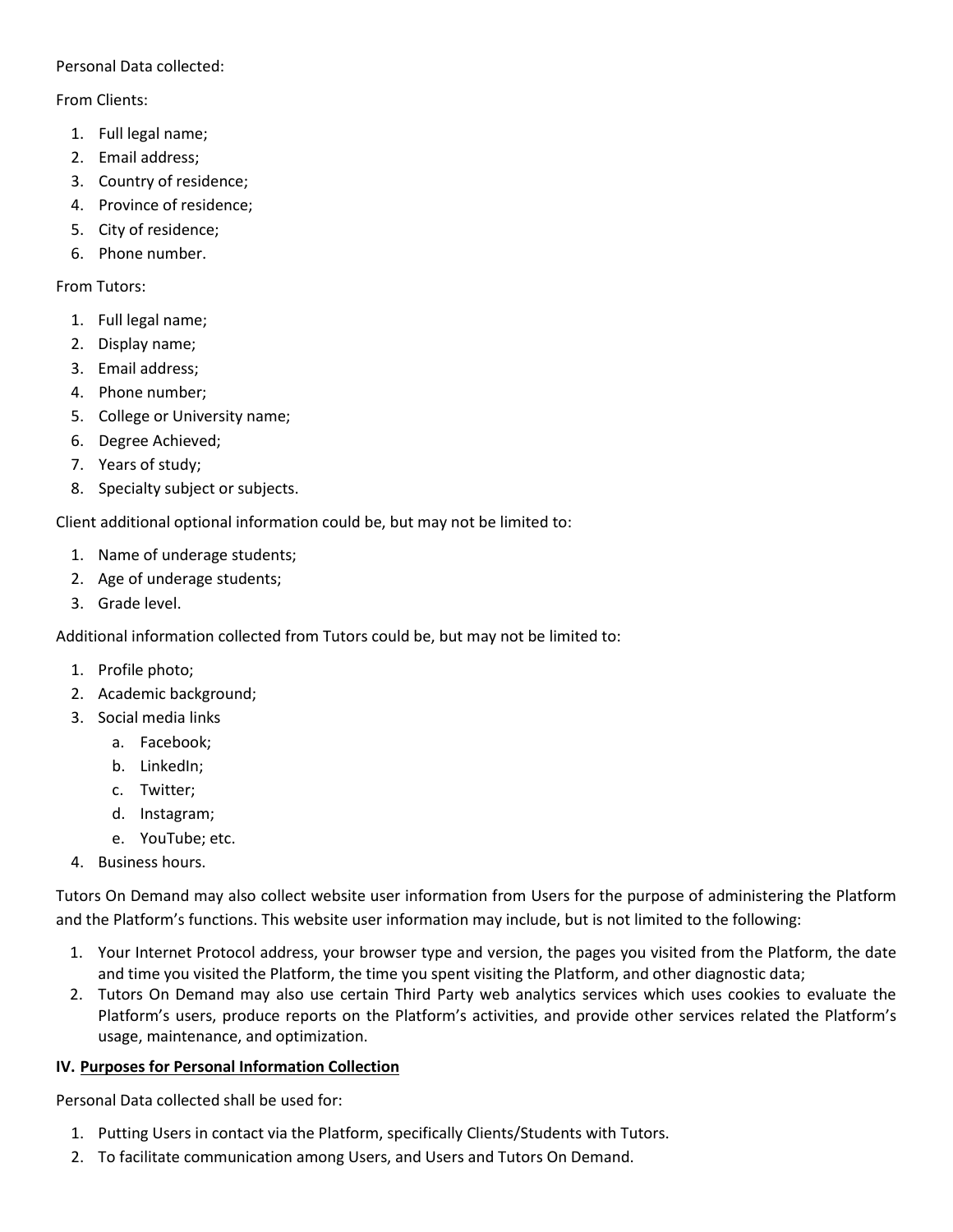- 3. To facilitate participation in and use of the Platform.
- 4. To maintain the Platform's functions and operations.
- 5. To promote services in connection with the Platform.

# **V. Information Sharing**

We do not disclose any personal information about our Users, past or present, to any entity except as described below and otherwise permitted or required by applicable law.

We may disclose some of the information we collect, as described above, to the Tutors that provide tutorial services, advice, and information through Tutors On Demand's tutor referral service, to assist them in providing you with the service, advice, and information that you have requested or authorized.

Tutors On Demand may use Third Parties to provide services to us which may require disclosing personal information to those Third Parties. Tutors on Demand will only permit access for the purposes described in this Privacy Policy, and Third Parties will be required to protect your personal information by complying with applicable provincial and federal legislation or regulations. Tutors On Demand may transfer to or store personal information at a destination outside of Canada for processing by Third Party service providers. If you submit personal information to Tutors On Demand, you are specifically consenting to the transfer, storage, or processing by these Third Party service providers.

Tutors On Demand may be required by a court order, subpoena, search warrant, administrative decision, legislation, or regulation to disclose personal information. Tutors On Demand will cooperate with such requests and take appropriate measures to ensure the requester is aware of the personal information's sensitive nature. Further, Tutors On Demand will cooperate with law enforcement authorities to investigate and prosecute Users who violate our policies or engage in behavior that is illegal or harmful to our users, members, or organization.

In no event do we disclose your personal information to companies that will use that information to contact you about their own products or services.

## **VI. Our Security Procedures**

Tutors On Demand will take commercially reasonable efforts to protect personal information that is provided via the Platform, including, but not limited to, encryption or other security software to safeguard personal information from unauthorized access, accidental disclosure or loss, alteration, or destruction.

Tutors On Demand is unable to guarantee the security of any personal information provided by Users while being transmitted to the Platform as the internet is a potentially non-secure method of information transfer. Any transmission of personal information is at the User's risk.

We restrict access to personal information to those persons who need such information to provide products or services to you. We maintain physical, electronic, and procedural safeguards that comply with all Federal, Provincial, and Territorial laws and regulations to protect your personal information. We keep personal information only for as long as is necessary for our business purposes and will dispose of all personal information in appropriate ways according to applicable law and Tutors On Demand's own practices.

## **VII. Consent**

By using the Platform Users consent to Tutors On Demand's collection, use, and disclosure of personal information and User information as described in this Privacy Policy.

You may withhold your consent for Tutors On Demand to use your personal information in certain ways; however, your decision to withhold your consent to certain uses may restrict Tutors On Demand's ability to provide services to you or restrict your ability to use portions of the Platform.

You may revoke your consent in writing by contacting Tutors On Demand.